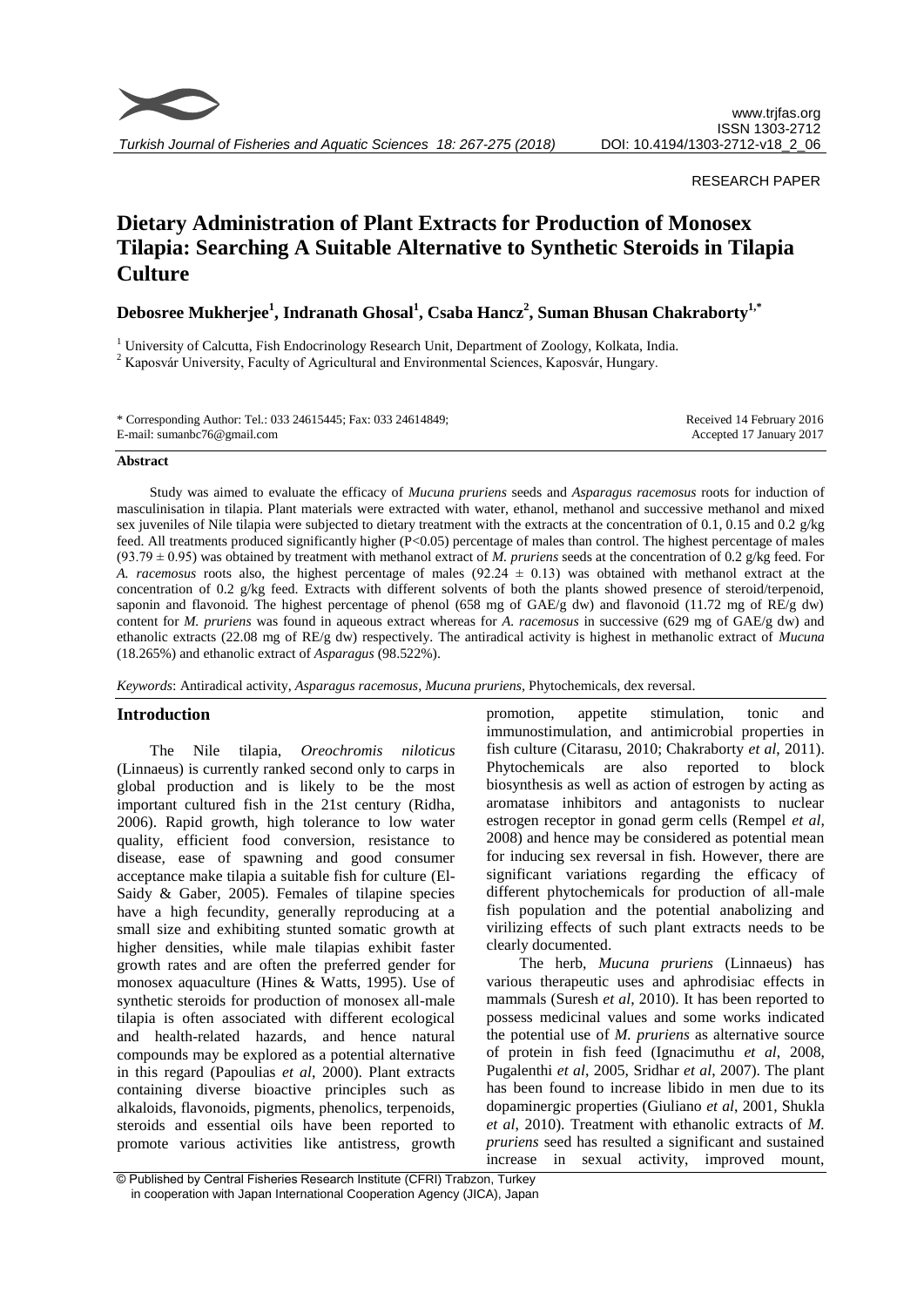intromission and ejaculation, and decreased latencies in normal male rats (Suresh *et al*, 2009, Suresh *et al*, 2010). However, no studies have been reported related to its *in vivo* effect on sex reversal, growth and immunostimulation of fish. The plant, *Asparagus racemosus* (Linnaeus) has also been reported to have medicinal values, various therapeutic uses and aphrodisiac effects in mammals (Thakur *et al*, 2009; Mishra *et al*, 2010; Alok *et al*, 2013). It was found to stimulate growth in fish as well (Borkar *et al*, 2014). But, use of these two plant extracts for sex reversal and growth induction in tilapia during its culture under Indian perspective is not documented. The type and amount of phytoconstituents in the plant extracts may vary with different solvents used for extraction, thereby showing variable results with respect to induction of masculinity (Tiwari *et al*, 2011). Therapeutic properties of plant extracts are often correlated with the presence of phenolics and flavonoids in the extract (Sharma *et al*, 2014). Considering these aspects, the objective of the present study was to investigate the potential effect of these two plants on the masculinization of *O. niloticus*, to find the most potent solvent for extraction of the phytochemicals from the two plants that would yield the highest androgenic action and to determine an ideal treatment regime for each plants that might produce maximum percentage of males in tilapia. The phenol and flavonoid content of the extracts and their interrelationship with the antioxidant activity of the respective extracts were also determined.

## **Materials and Methods**

#### **Collection of Fish Seed**

Just hatched juveniles of mixed-sex *O. niloticus* were collected from the Fish Hatchery of West Bengal Government, oxygen packed and transported to the laboratory.

## **Plant Extracts Preparation**

*M. pruriens* seeds and *A. racemosus* roots were procured from the local plant market, washed in sterile distilled water, air-dried in shade and powdered. These powdered plant materials (250 g) were extracted with 500 ml solvents such as water, methanol, and ethanol in a percolator and the extracts were evaporated to dryness under pressure at 45ºC using a rotary evaporator and stored at -20ºC in amber glass bottle until those were used (Hussain *et al*, 2009). For successive methanol extraction, plant powders (200 g) were subjected to extraction by maceration under gentle agitation in a glass vessel for 48 h at room temperature using successively hexane (200 ml for 5 h, three times), dichloromethane (200 ml for 5 h, three times) and methanol (200 ml for 5 h, three times) (Moundipa *et al*, 2005). The methanol extract was evaporated and stored at -20ºC.

# **Dietary Treatment with Different Solvent Extracts of the Plants**

The treatment categories had 2×4×3 factorial design: the first factor was plant materials (*M. pruriens* seeds and *A. racemosus* roots), the second factor was related to solvents used for extraction (aqueous, methanol, ethanol and successive methanol), and the third factor was related to concentrations of extracts used for dietary treatment (0.1, 0.15 and 0.2 g/kg feed). Three days old mixed sex juveniles of Nile tilapia (n=3600; mean weight  $0.025 \pm 0.009$  g; mean length  $1.25 \pm 0.012$  cm) were randomly assigned in 5-liter glass aquaria (8 fish/liter; 40 fish/aquaria) and three aquaria were assigned for each treatment category. Besides, fish were also distributed in 18 more aquaria as control and those fish were fed diets fortified with no plant material. Plant extracts at desired concentrations were dissolved in dimethyl sulfoxide (DMSO) and added to finely ground (<500-1000 µm) artificial diet containing 30% crude protein (Tokyu, Japan) (Moundipa *et al*, 2005). The control feed was prepared by adding only DMSO to finely ground artificial diet. The feed was then wetted with deionized water, mixed thoroughly, formed into pellets with a pelleter (diameter 2 mm), and dried at room temperature. Pelleted feed was pulverized before feeding to the juvenile fish and fish were fed respective diets twice daily at the rate of 20% body weight/day for 30 days. The aquaria were continuously aerated and maintained in heated  $(T =$  $27 \pm 2$ °C) static systems. Water in all aquaria was replaced daily and the fish was kept under similar photoperiod (14 L: 10 D).

## **Sexing of Fish**

After 30 days, all the fish from each treatment group including control were anesthetized with phenoxy-ethanol (1:20000, v/v) and sacrificed. Sex ratio following each treatment was determined by macroscopic and microscopic examinations of gonad tissue using the standard acetocarmine squash technique (Guerrero & Shelton, 1974).

#### **Qualitative Phytochemical Studies**

Qualitative phytochemical analysis of different solvent extracts of *M. pruriens* seeds and *A. racemosus* roots were carried out using standard procedures (Malpani *et al*, 2011; Kumar & Bhardwaj, 2012; Ray *et al*, 2013).

## **Determination of Total Phenolic Content**

The total phenolic content of the plant extracts was determined by standard procedure using Folin-Ciocalteu reagent (Maisuthisakul *et al*, 2007). The absorbance of plant extracts and a prepared blank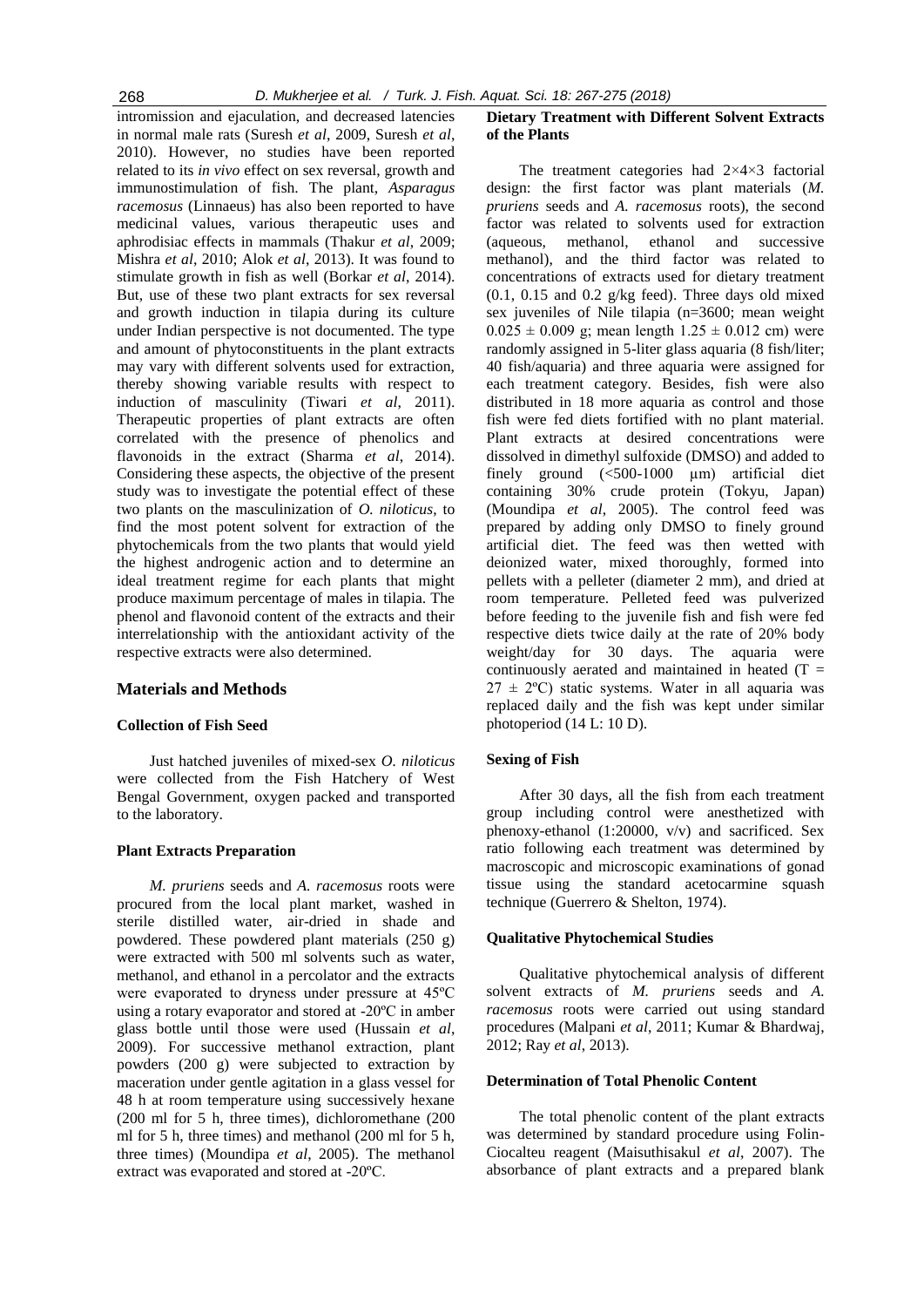were measured at 765 nm with a spectrophotometer (UV–Vis model 1601, Shimadzu). The concentration of total phenolic compounds in all plant extracts was expressed as milligrams of gallic acid equivalents (GAE) per gram dry weight of plant, using the linear Eq. (2) derived from Eq. (1), which was determined from known concentrations of gallic acid standard prepared similarly.

Absorbance (at  $765 \text{nm}$ ) = Constant × Gallic acid concentration (1)

Gallic acid equivalents (GAE) = Absorbance (at  $765nm$ ) /  $0.41(2)$ 

## **Determination of Total Flavonoid Content**

The total flavonoid content of plant extracts was evaluated by a colorimetric assay using standard protocol (Maisuthisakul *et al*, 2007). The absorbance was read immediately at 425 nm using a spectrophotometer (UV–Vis model 1601, Shimadzu, Kyoto, Japan). The absorbance of a prepared blank was also recorded. Total flavonoid content expressed as milligrams of rutin equivalents (RE) per gram dry weight of plant, using the linear Eq. (4) derived from Eq. (3), which was determined from known concentrations of rutin standard prepared similarly.

Absorbance (at  $425 \text{nm}$ ) = Constant × Rutin concentration (3)

Rutin equivalents (RE) = Absorbance (at 425nm) / 4.71(4)

## **Study of Antioxidant Properties of the Plant Extracts**

The free radical scavenging activity of the plant extracts was evaluated using the stable radical DPPH by standard methods (Maisuthisakul *et al*, 2008). Absorbance was measured at 517 nm. The percentage of DPPH radical scavenging activity of each plant extract was calculated from  $[A_0-(A_1-A_s)]/A_0 \times 100$ .  $A_0$ is the absorbance of the control solution (containing only DPPH);  $A_1$  is the absorbance of the DPPH solution containing plant extract; and  $A_s$  is the absorbance of the sample extract solution without DPPH. The DPPH radical scavenging activity (%) was plotted against the plant extract concentration (mg/mL) to determine the concentration of extract necessary to decrease DPPH radical scavenging by 50% ( $EC_{50}$ ). These values were changed to antiradical activity (AAR) defined as  $1/EC_{50}$ , since this parameter increases with antioxidant activity.

## **Statistical Analysis**

Data were analyzed by IBM SPSS Statistics Version 20 software. Normality of variables was checked before conducting T-probe or ANOVA in GLM where solvent and concentration were considered as fixed and plant as random factors. Treatment means were compared by Tukey's HSD test for fixed factors. For variables not normally distributed nonparametric median tests were applied to evaluate treatment effects. All data are expressed in terms of mean  $\pm$  standard error (SE).

## **Results and Discussions**

There was no significant difference (P>0.05) in survival percentage between fish fed plant extract fortified diets (89.27  $\pm$  1.19%) and control diet (89.86)  $\pm$  2.70%). Such high survival for the treated fish indicated no adverse effects of treatment with both plant extracts on the general health of the fish. Similar results were obtained in other studies with catfish (*Clarias gariepinus*) and Swiss albino mice as well where oral administration of *M. pruriens* has no significant adverse effect on survival (Dada & Ogunduyile 2011, Okafor *et al*, 2013). In our previous experiment as well, immersion treatment with *A. racemosus* aqueous extract was found to have no adverse effect on general fish health (Mukherjee *et al*, 2015).

In control fish, the percentage of males was  $43.48 \pm 1.67$  and the percentage of females was 56.52  $± 1.67$  and no intersex fish was found. Treatment with plant extracts resulted in significantly higher  $(P<0.05)$ percentage of males  $(76.50 \pm 1.30)$  compared to that of control.  $19.10 \pm 1.16\%$  of treated fish was females, while  $4.40 \pm 0.45\%$  treated fish was found to be intersex. However, the variables except the percentage of males in different treatment categories were not normally distributed and could not be transformed to achieve normal distribution.

In treatment with *M. pruriens* seeds, the percentage of males for every concentration differed significantly (P<0.05) from each other, and the highest percentage of males  $(82.82 \pm 3.63)$  was observed at the concentration of 0.2 g/kg feed. In treatment with *A. racemosus* roots, no significant (P>0.05) difference was found in male percentage between the concentrations and the highest percentage of males  $(77.56 \pm 2.94)$  was found at the concentration of 0.2 g/kg feed (Figure 1).

There was significant interaction effects (P<0.05) of plant material and solvent, plant material and concentration, solvent and concentration, and plant material, solvent and concentration for percentage of males (Table 1). Dietary administration of all the extracts from both plants at all different concentrations resulted in significantly higher (P<0.05) percentage of males compared to that in control fish (Table 1). For dietary administration of *M. pruriens* seeds, the highest percentage of males  $(93.79 \pm 0.95)$  was obtained for treatment with methanol extract at the concentration of 0.2 g/kg feed and it was the highest among all the different treatment categories for both the plants (Table 1). In treatment with *A. racemosus* roots as well, the highest percentage of males ( $92.24 \pm 0.13$ ) was obtained with methanol extract at the concentration of 0.2 g/kg feed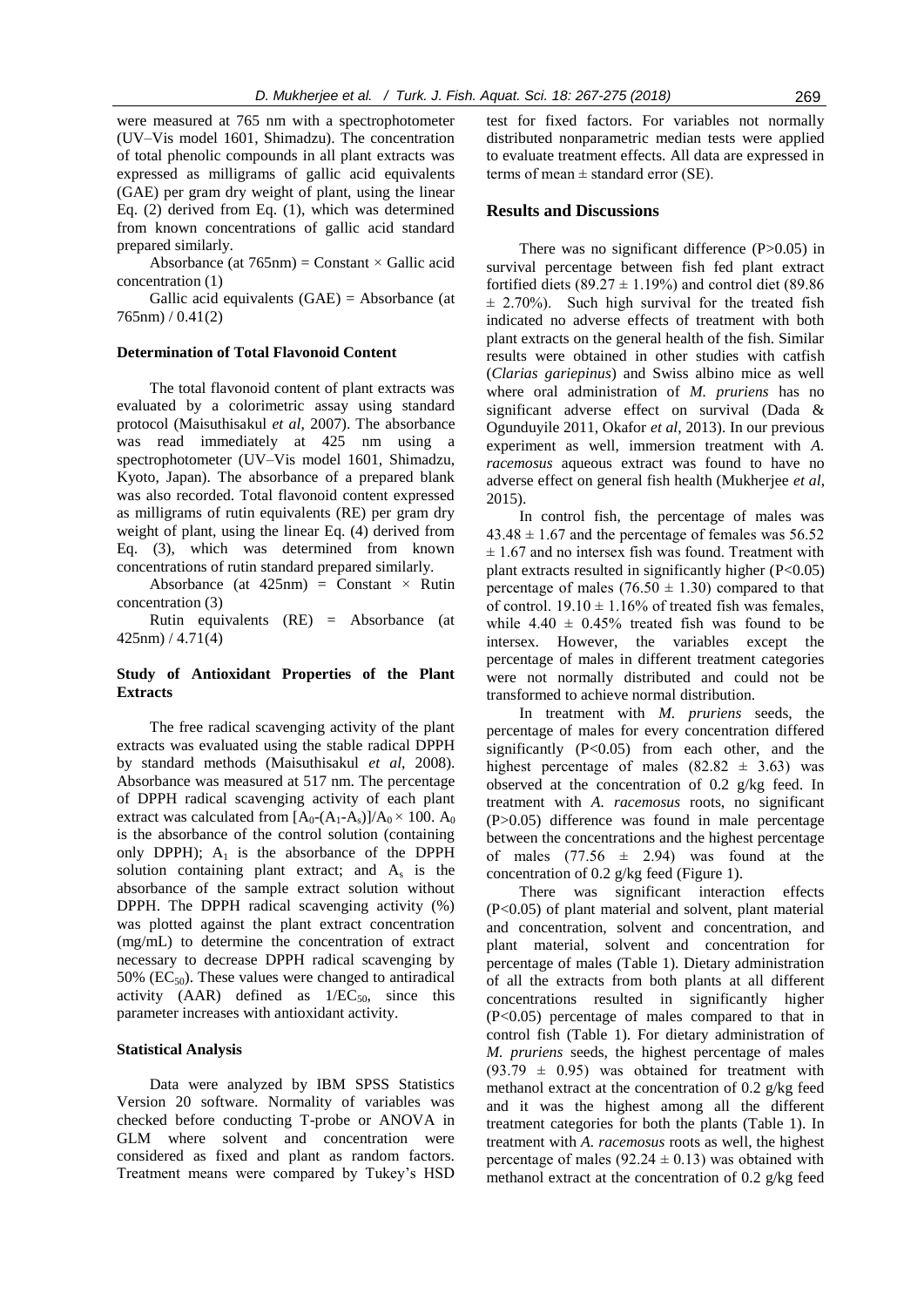| Plant Material (P)        | Solvent (S) | Concentration $(C)$ | Male %                           |
|---------------------------|-------------|---------------------|----------------------------------|
| Control                   |             | $0.00$ g/kg         | 43.48±1.67 <sup>a</sup>          |
| Mucuna pruriens Seeds     | Aqueous     | $0.10$ g/kg         | 78.30±0.87 <sup>fghi</sup>       |
|                           |             | $0.15$ g/kg         | 81.52±0.77 <sup>ghij</sup>       |
|                           |             | $0.20$ g/kg         | $89.37 \pm 0.47$ <sup>kl</sup>   |
|                           | Methanol    | $0.10$ g/kg         | $81.81 \pm 1.00^{hij}$           |
|                           |             | $0.15$ g/kg         | $92.50 \pm 1.44$ <sup>1</sup>    |
|                           |             | $0.20$ g/kg         | $93.79 \pm 0.95$ <sup>1</sup>    |
|                           | Ethanol     | $0.10$ g/kg         | $61.94 \pm 0.62$ <sup>c</sup>    |
|                           |             | $0.15$ g/kg         | $77.50 \pm 1.44$ <sup>fgh</sup>  |
|                           |             | $0.20$ g/kg         | $85.34 \pm 0.93^{jk}$            |
|                           | Successive  | $0.10$ g/kg         | $52.13 \pm 1.32^b$               |
|                           |             | $0.15$ g/kg         | $61.07 \pm 2.32$ <sup>c</sup>    |
|                           |             | $0.20$ g/kg         | $62.77 \pm 1.43$ <sup>c</sup>    |
| Asparagus racemosus Roots | Aqueous     | $0.10$ g/kg         | $77.30 \pm 1.46$ <sup>efgh</sup> |
|                           |             | $0.15$ g/kg         | $73.00 \pm 1.14$ <sup>ef</sup>   |
|                           |             | $0.20$ g/kg         | $73.10 \pm 0.96$ <sup>ef</sup>   |
|                           | Methanol    | $0.10$ g/kg         | $78.56 \pm 0.39^{\rm fghij}$     |
|                           |             | $0.15$ g/kg         | $83.97 \pm 1.14$ hijk            |
|                           |             | $0.20$ g/kg         | $92.24 \pm 0.13$ <sup>1</sup>    |
|                           | Ethanol     | $0.10$ g/kg         | 84.99±1.32 <sup>ijk</sup>        |
|                           |             | $0.15$ g/kg         | $70.55 \pm 1.32$ <sup>de</sup>   |
|                           |             | $0.20$ g/kg         | $65.81{\pm}0.88^{\text{cd}}$     |
|                           | Successive  | $0.10$ g/kg         | $63.82 \pm 0.93$ <sup>cd</sup>   |
|                           |             | $0.15$ g/kg         | $74.91 \pm 2.65$ <sup>efg</sup>  |
|                           |             | $0.20$ g/kg         | 79.09±0.67 <sup>fghij</sup>      |
| PxS                       |             | $\mathbf S$         |                                  |
| PxC                       |             | $\mathbf S$         |                                  |
| SxC                       |             | S                   |                                  |
| <b>PxSxC</b>              |             | S                   |                                  |

**Table 1.** Percentage of males in tilapia fed diets containing extraction of *M. pruriens* seeds and *A. racemosus* roots with different solvents and at different concentrations

Note: Different superscripts mark significant difference (P<0.05) in means within columns. S: Significant.



**Figure 1.** Percentage of males in tilapia fed diets containing different concentrations of *M. pruriens* seeds and *A. racemosus* roots extracts. Different alphabets above column indicates significant difference (P<0.05) in means.

(Table 1). A dose-dependent increase in percentage of males was observed for all the solvent extracts of *M. pruriens* seed, while fish fed diets containing only methanol and successive methanol extracts of *A. racemosus* roots showed such dose dependent increase in percentage of males (Table 1). Such dose dependent masculinisation effect of plant extracts was also observed in other studies, where percentage of

males increased with increase in the *Tribulus terrestris* concentration in *Poecilia latipinna*, *P. reticulata*, *Cichlasoma nigrofasciatum* and *Clarias gariepinus* (Kavitha & Subramanian, 2011; Kavitha *et al*, 2012; Çek *et al*, 2007a; Çek *et al*, 2007b; Turan & Çek, 2007). As the highest treatment concentration of 0.2 g/kg feed produced the maximum percentage of males for both the plants, further experiments with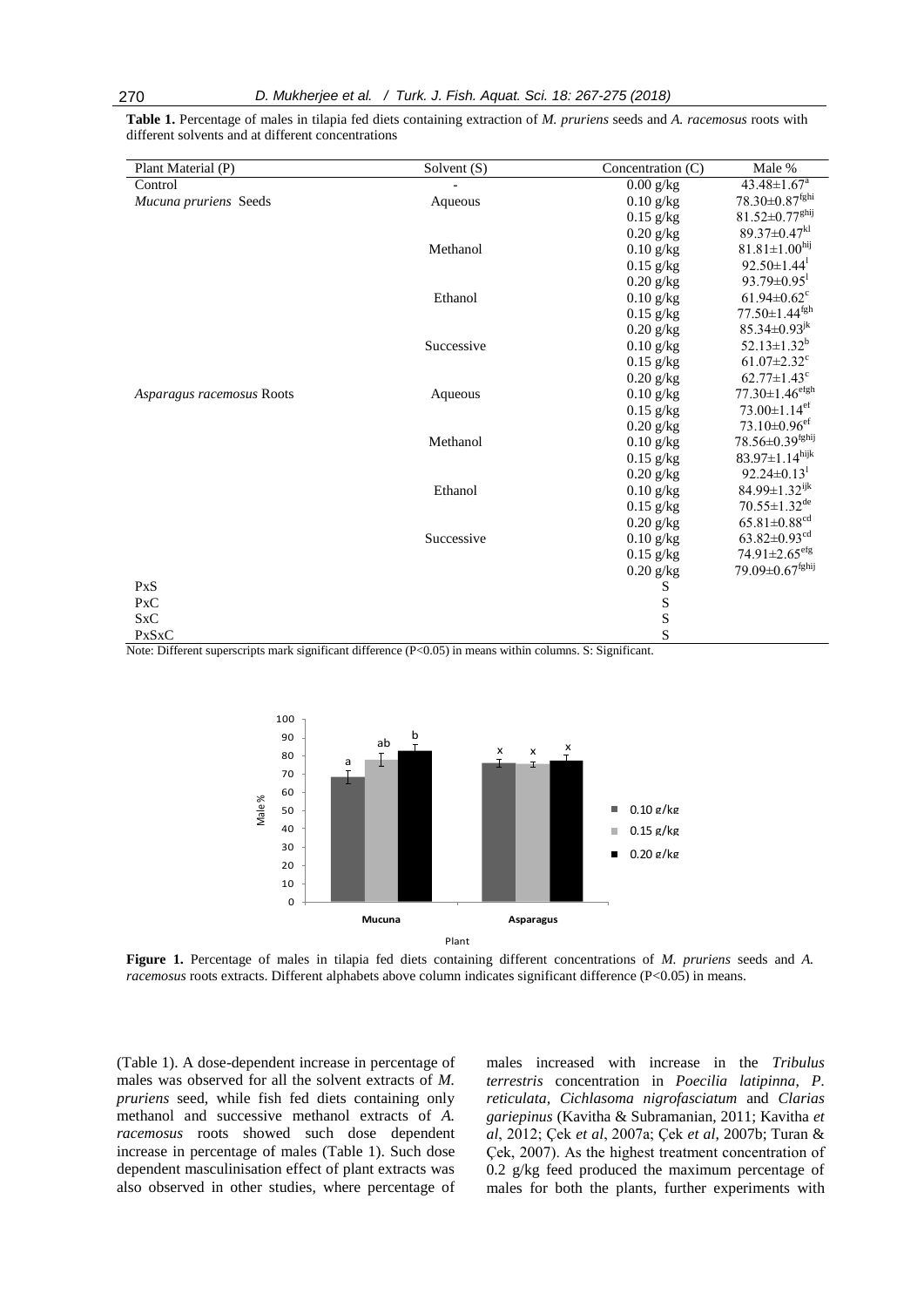increased concentration might be required to achieve 100% sex reversal with these plants. Results of nonparametric tests for percentage of survival, females and intersex, which showed no normal distribution, indicated that only the medians of female percentage and intersex percentage differed significantly (P<0.05) across categories of solvent (Table 2). The ethanolic extract of *M. pruriens* seeds was found to significantly increase testosterone, LH, FSH and prolactin hormone levels, levator ani muscle weight, sperm count and motility in infertile obese mutant rat models (Kumar *et al*, 2011). Oral administration of *A. racemosus* roots showed pronounced anabolic effects such as significant weight gains in the body and reproductive organs, significant reduction of mount latency, ejaculation latency, post ejaculatory latency, intromission latency, and a considerable increase of mount frequency and penile erection in male albino rats (Thakur *et al*, 2009). Although the present work has indicated that treatment with extracts of different solvents of both the plants might induce high rate of masculinisation, whether this potency is caused by increase in androgen level cannot be deduced as the serum testosterone level was not measured during the study.

Qualitative analysis for phytochemicals revealed the presence of steroids in all the extracts of *M. pruriens* seeds and *A. racemosus* roots, which might render the androgenic activity of the extracts (Table 3). Flavonoids were found to be present in all the extracts, while tannins were present in aqueous, ethanol and methanol extracts for both the plants. Saponins were present in aqueous and ethanol extract of *M. pruriens* seeds and aqueous extract of *A. racemosus* roots. Alkaloids were present in methanol and successive methanol extracts of *M. pruriens* seeds, and successive methanol extract of *A. racemosus* roots, while glycosides were found in ethanol and methanol extracts of *M. pruriens* seeds and also in successive methanol extracts of *A.racemosus* roots. Carbohydrates were found in ethanol, methanol and successive methanol extract of *A. racemosus* roots and only in successive methanol extract for *M. pruriens* seeds (Table 3). A variety of pathways have been postulated to be associated with functional mechanisms of phyto-compounds causing both masculinisation and feminization at different concentrations (Chakraborty *et al*, 2014). Further investigations are required to deduce the functional mechanisms behind the androgenic potency of these two plants.

The ethanolic extract of *A. racemosus* showed the highest antiradical activity (98.522%) among all the solvents for both the plants, and in *M. pruriens*, methanolic extract was found to exhibit the highest percentage (18.265%) of antiradical activity (Table 4). The highest percentage (658 mg of GAE/g dry weight) of phenol content was observed in the aqueous extract of *M. pruriens* and in the methanolic and ethanolic extracts of *A. racemosus* (653 mg of

GAE/g dry weight). The total flavonoid content for *M. pruriens* was observed to be the highest in aqueous extract (11.72 mg of RE/g dry weight), whereas for *A. racemosus* the ethanolic extract showed the highest total flavonoid content (22.08 mg of RE/g dry weight) (Table 4). Flavonoids, one of the many different phenolic phytoconstituents are reported to exhibit antioxidant activity by inactivating lipid free radicals or preventing decomposition of hydroperoxides into free radicals (Pokorny, 2001, Yanishlieva-Maslarova, 2001). The high antiradical activity of *A. racemosus* ethanol extract might be associated with the high flavonoid content of the extract. Previous studies have reported weak correlation between antioxidant activity and total phenolics (Kähkonen *et al*, 2001; Velioglu *et al*, 1998). In the present study as well, weak correlations were observed between the antiradical activity and total phenol content ( $R^2$  = 0.1107), and total phenolic and flavonoid contents (correlation coefficient,  $R^2 = 0.2978$ ) for the extracts of *M. pruriens* and *A. racemosus* (Figure 2a, b). However, a higher correlation was observed between total flavonoid content and antiradical activity for the plant extracts  $(R^2 = 0.5804)$  (Figure 2c).

# **Conclusion**

The results emanating from this study might be implemented for development of eco-friendly aquaculture technique replacing synthetic hormones and chemotherapeutics with bio-degradable natural compounds. The result suggested that *M. pruriens* might be regarded to be more potent for induction of masculinization in Nile tilapia as it produced higher percentage of males compared to *A. racemosus*. Dietary administration of methanol extract of *M. pruriens* seeds at a concentration of 0.2 g/kg feed was found to be the best method for production of sexreversed all-male tilapia. Presence of flavonoids in the plants indicated the health-promoting antioxidant activity of the plants as well. However, the highest percentage of males produced by the plant materials was found to be below the ideal requirement of 100% male population. Thus, further studies would be required to establish an ideal treatment regime for production of all-male tilapia population using the plant materials and to provide conclusive evidence regarding their efficacy to be used as a sex-reversal agent in tilapia culture. Studies are also warranted for identification and isolation of the plant bioactive compound responsible for the androgenic property for potential commercial use.

## **Acknowledgements**

The work did not receive any specific grant from funding agencies in the public, commercial, or notfor-profit sectors. All authors declare that they have no conflict of interest.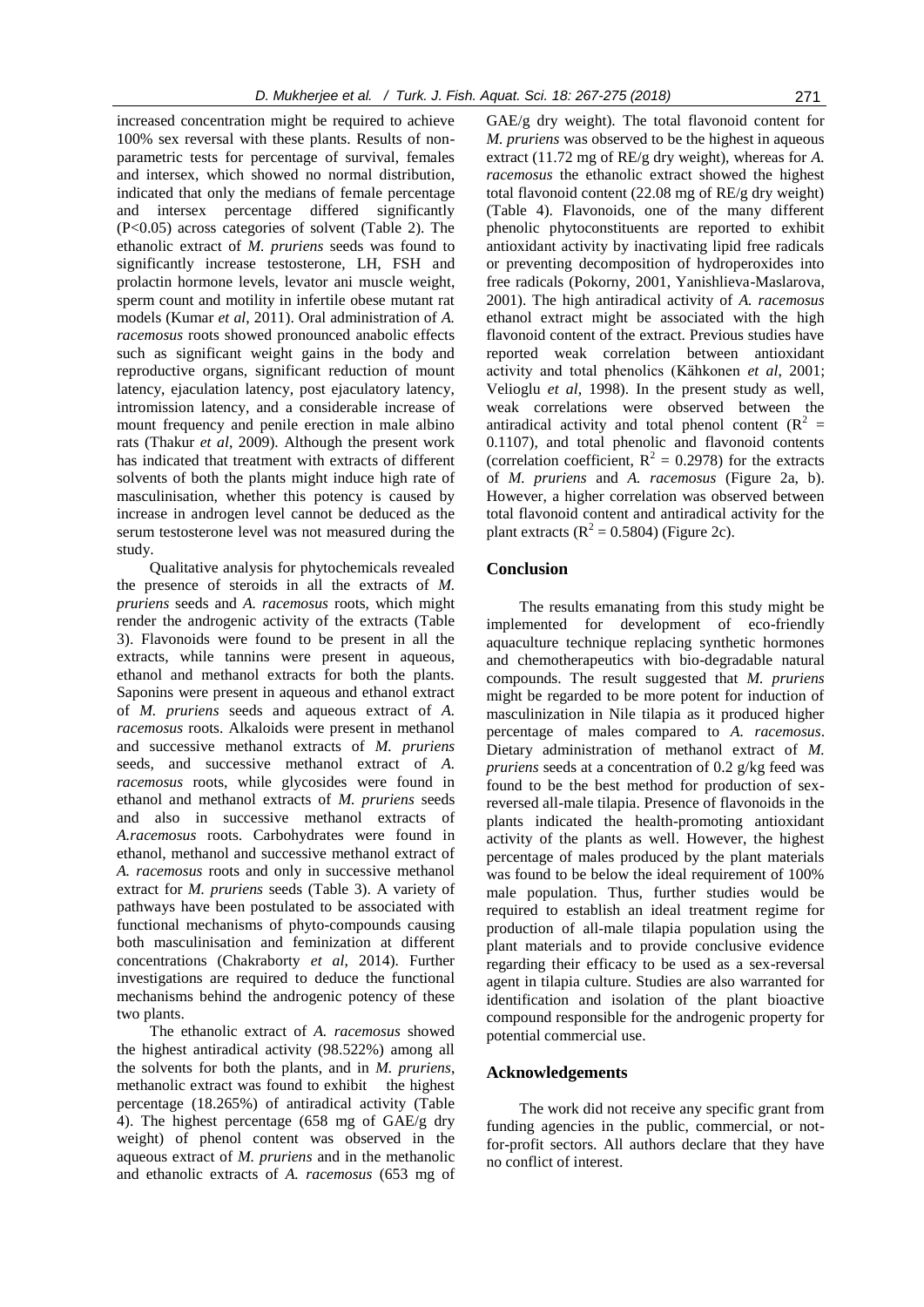**Table 2.** Non-parametric tests (Independent Samples Median Test) for survival percentage, female percentage and intersex percentage for plants, solvents and concentrations

| <b>Hypothesis Test Summary</b>                                                     |              |
|------------------------------------------------------------------------------------|--------------|
| Null Hypothesis                                                                    | Significance |
| The medians of survival percentage are the same across categories of plant         | 0.813        |
| The medians of female percentage are the same across categories of plant           | 0.637        |
| The medians of intersex percentage are the same across categories of plant         | 0.097        |
| The medians of survival percentage are the same across categories of solvent       | 0.145        |
| The medians of female percentage are the same across categories of solvent         | 0.000        |
| The medians of intersex percentage are the same across categories of solvent       | 0.007        |
| The medians of survival percentage are the same across categories of concentration | 0.125        |
| The medians of female percentage are the same across categories of concentration   | 0.092        |
| The medians of intersex percentage are the same across categories of concentration | 0.175        |

Note: Asymptotic significances are displayed. The significance level is 0.05.

**Table 3.** Qualitative analysis of phytochemicals in different solvent extracts of *Mucuna pruriens* seeds and *Asparagus racemosus* Roots

| <b>Phytochemical Groups</b> |            |                          |         |                          |              |           |           |                |
|-----------------------------|------------|--------------------------|---------|--------------------------|--------------|-----------|-----------|----------------|
| Plant                       | Solvent    | Tannin                   | Saponin | Alkaloid                 | Carbohydrate | Glycoside | Flavonoid | Steroid/Terpen |
| Mucuna pruriens Seeds       | Aqueous    | $^+$                     |         | $\overline{\phantom{a}}$ |              |           | $++$      |                |
|                             | Ethanol    | $^+$                     |         | $\overline{\phantom{a}}$ |              |           |           |                |
|                             | Methanol   | $^{++}$                  |         |                          |              | $^{++}$   |           |                |
|                             | Successive | $\overline{\phantom{a}}$ |         |                          |              |           |           |                |
| Asparagus racemosus Roots   | Aqueous    | $^{+}$                   |         | $\overline{\phantom{a}}$ | -            | ۰         |           |                |
|                             | Ethanol    | $^+$                     |         | ۰                        |              |           | $^{++}$   |                |
|                             | Methanol   | $+++$                    |         |                          | $^{++}$      | $^{++}$   |           |                |
|                             | Successive | ۰                        |         |                          | $^{++}$      |           |           |                |

**Table 4.** Antiradical activity, total phenol content and total flavonoid content in different solvent extracts of *Mucuna pruriens* seeds and *Asparagus racemosus* Roots

| Plant               | Solvent for<br>Extraction | Antiradical activity<br>$(\% )$ | Phenol Content (mg of $GAE/g$ )<br>dry weight) | Flavonoid Content (mg of RE/g<br>dry weight) |
|---------------------|---------------------------|---------------------------------|------------------------------------------------|----------------------------------------------|
|                     | Aqueous                   | 0.298                           | 658                                            | 11.72                                        |
| Mucuna pruriens     | Methanol                  | 18.265                          | 578                                            | 0.233                                        |
| Seeds               | Ethanol                   | 4.404                           | 557                                            | 3.71                                         |
|                     | Successive                | 1.93                            | 271                                            | 1.99                                         |
| Asparagus racemosus | Aqueous                   | 2.601                           | 501                                            | 6.56                                         |
| Roots               | Methanol                  | 18.265                          | 653                                            | 7.7                                          |
|                     | Ethanol                   | 98.522                          | 653                                            | 22.08                                        |
|                     | Successive                | 0.028                           | 629                                            | 9.12                                         |



**Figure 2.** Correlation between total phenolic content and total flavonoid content (a), total phenolic content and antiradical activity (b) and total flavonoid content and antiradical activity (c) of different solvent extracts of *Mucuna pruriens* seeds and *Asparagus racemosus* Roots.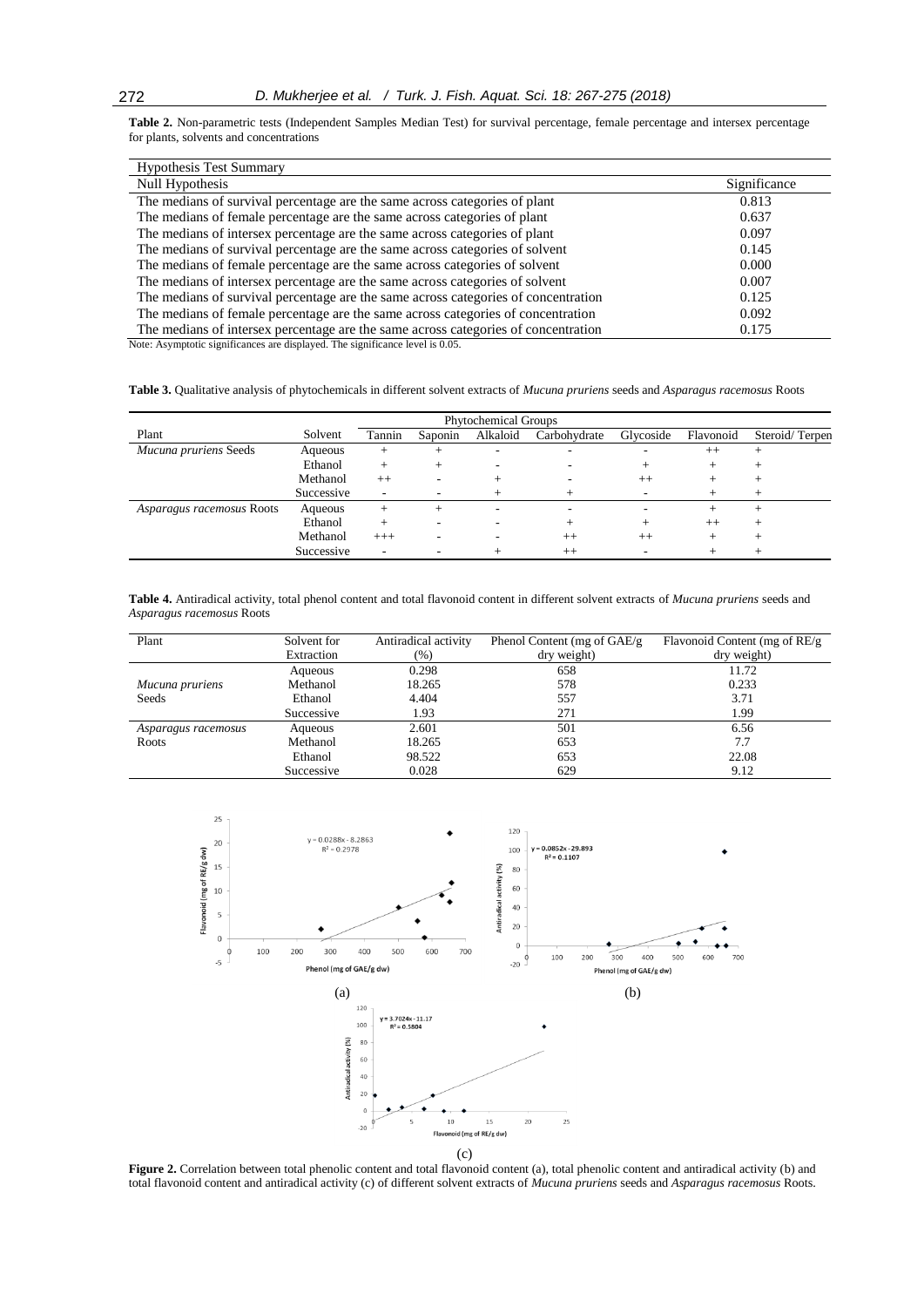## **References**

- Alok, S., Jain, S.K., Verma, A., Kumar, M., Mahor, A., & Sabharwal, M. (2013). Plant profile, phytochemistry and pharmacology of *Asparagus racemosus* (Shatavari): A review. Asian Pacific Journal of Tropical Disease, 3(3), 242-251. http://dx.doi.org/10.1016/S2222- 1808(13)60049-3
- Borkar, S.B., Rathod, S.H., Kulkarni, K.M., & Tantarpale, V.T. (2014). Impact of shatavari and ashwagandha on average body weight of freshwater fish *Channa punctatus*. Journal of Global Biosciences, 3(2), 582-585. Retrieved from

http://www.mutagens.co.in/jgb/vol.03/2/25.pdf.

- Çek, Ş., Turan, F., & Atik, E. (2007a). Masculinization of convict cichlid (*Cichlasoma nigrofasciatum*) by immersion in *Tribulus terrestris* extract. Aquaculture International, 15(2), 109-119. http://dx.doi.org/ 10.1007/s10499-006-9071-0.
- Çek, Ş., Turan, F., & Atik, E. (2007b). The effects of gokshura, *Tribulus terrestris* on sex differentiation of guppy, *Poecilia reticulata*. Pakistan Journal of Biological Science, 10(5), 718- 725. http://dx.doi.org/ 10.3923/pjbs.2007.718.725.
- Chakraborty, S.B., & Hancz, C. (2011). Application of phytochemicals as immunostimulant, antipathogenic and antistress agents in finfish culture. Reviews in Aquaculture, 3, 103-119. http://dx.doi.org/10.1111/j.1753- 5131.2011.01048.x.
- Chakraborty, S.B., Horn, P., Hancz, C. (2014). Application of phytochemicals as growth promoters and endocrine modulators in fish culture. Reviews in Aquaculture, 6, 1-19. http://dx.doi.org/10.1111/raq.12021.
- Citarasu, T. (2010). Herbal biomedicines: a new opportunity for aquaculture industry. Aquaculture International, 18, 403–414. http://dx.doi.org/10.1007/s10499-009-9253-7.
- Dada, A.A., & Ogunduyile, F.D. (2011). Effects of velvet bean (*Mucuna pruriens*) on sperm quality of African catfish, *Clarias gariepinus* (Burchell, 1822) broodstock. Journal of Fisheries and Aquatic Science, 1-7. Retrieved from jfas.2011.655.661.
- El-Saidy, D.M.S.D., & Gaber, M.M.A. (2005). Effect of dietary protein levels and feeding rates on growth performance, production traits and body composition of Nile tilapia, *Oreochromis niloticus* (L.) cultured in concrete tanks. Aquaculture Research, 36(2), 163-171. http://dx.doi.org/10.1111/j.1365- 2109.2004.01201.x.
- Giuliano, F., & Allard, J. (2001). Dopamine and sexual function. International Journal of Impotence Research, 13(3), S18-S28.

http://dx.doi.org/10.1038/sj.ijir.3900806.

- Guerrero, R.D., & Shelton, W.L. (1974). An acetocarmine squash method for sexing juvenile fishes. Progressive Fish Culturist, 36(1), 56. http://dx.doi.org/10.1577/1548- 8659(1974)36[56:AASMFS]2.0.C);2.
- Hines, G.A., & Watts, S.A. (1995). Nonsteroidal chemical sex manipulation of tilapia. Journal of World Aquaculture Society, 26(1), 98-102. http://dx.doi.org/10.1111/j.1749- 7345.1995.tb00216.x.
- Hussain, J., Khan, A.L., Rehman, N., Zainullah, Hussain, S.T., Khan, F., & Shinwari, Z.K. (2009). Proximate and nutrient analysis of selected medicinal plant species of Pakistan. Pakistan Journal of Nutrition, 8(5), 620-624. Retrieved from http:// scialert.net/qredirect. php?doi=pjn.2009.620.624&linkid=pdf.
- Ignacimuthu, S., Ayyanar, M., & Sankarasivaraman, K. (2008). Ethnobotanical study of medicinal plants used by *Paliyar tribals* in Theni district of Tamil Nadu, India. Fitoterapia. 79, 562–568. http://dx.doi.org/10.1016/j.fitote.2008.06.003.
- Kähkönen, M.P., Hopia, A.I., & Heinonen, M. (2001). Berry phenolics and their antioxidant activity. Journal of Agricultural and Food Chemistry, 49, 4076–4082.http://dx.doi.org/10.1021/jf010152t.
- Kavitha, P., & Subramanian, P. (2011). Effect of *Tribulus terrestris* on monosex production in *Poecilia latipinna*. Current Science, 101(1), 100- 104. Retrieved from http://www.currentscience.ac.in/Volumes/101/0 1/0100.pdf.
- Kavitha, P., Ramesh, R., & Subramanian, P. (2012). Histopathological changes in *Poecilia latipinna* male gonad due to *Tribulus terrestris* administration, In Vitro Cellular and Developmental Biology-Animal, 48(5), 306-312. http://dx.doi.org/10.1007/s11626-012-9517-9. Kumar, A., & Bhardwaj, A. (2012). Comparative, qualitative and quantitative chemotypic characterization among north Indian Tribulus terrestris. International Research Journal of Pharmacy, 3(6), 212-218. Retrieved from

http://www.irjponline.com/admin/php/uploads/1 198\_pdf.pdf.

- Kumar, S., Ali, M.Y., Sailaja, P., Mahesh, S., Surekha, M.V., Giridharan, N.V., & Harishankar, N. (2011). Male reproductive enhancing activity of *Mucuna pruriens* Linn. seed extract in WNIN/GR-OB obese rats – an infertile obese mutany rat model with prediabetes. International Journal of Current Research, 33, 323-327. Retrieved from http://www.journalcra.com/sites/default/files/Do wnload%20676.pdf.
- Maisuthisakul, P., Maitree, S., & Pongsawatmanit, R. (2007). Assessment of phenolic content and free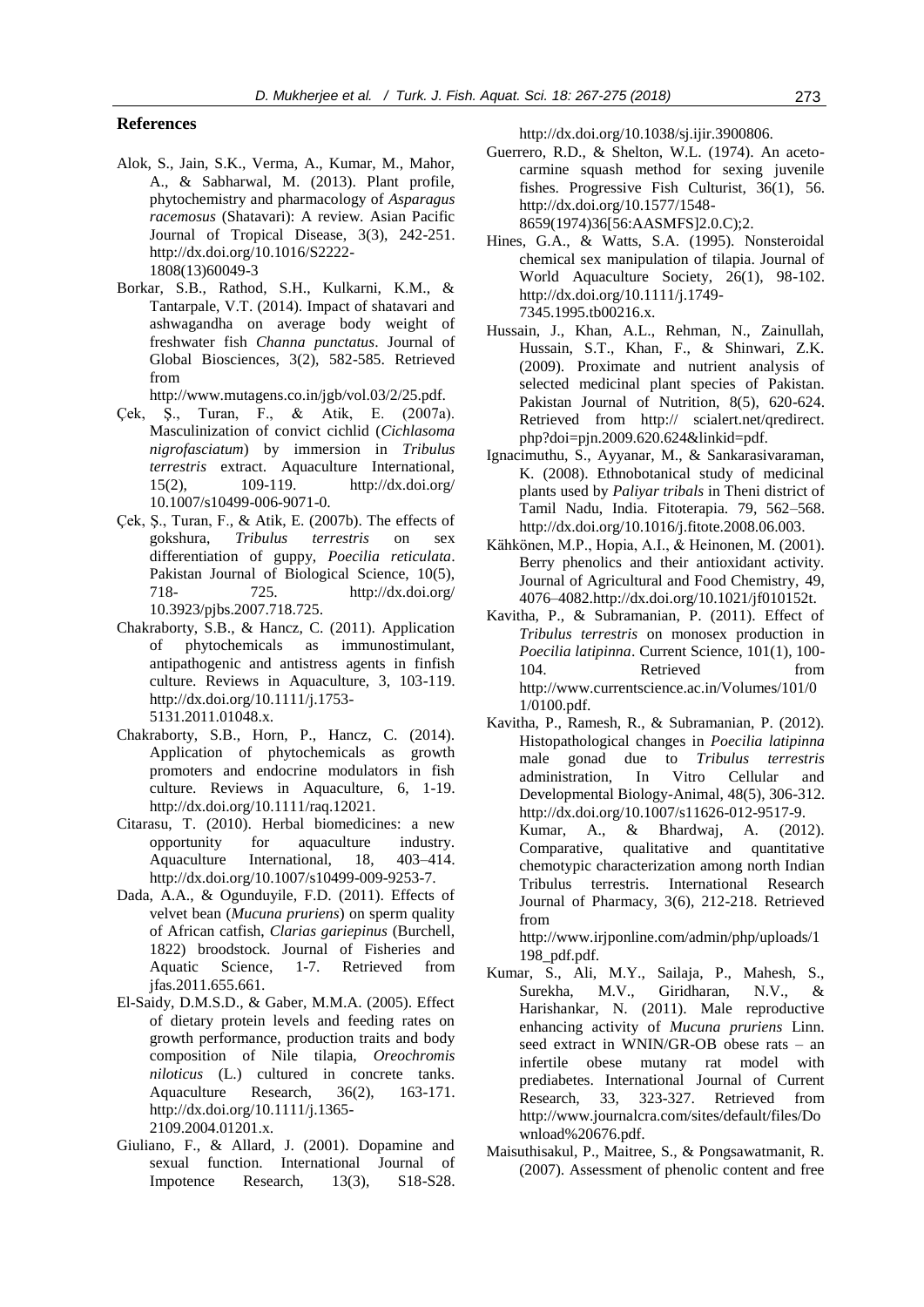radical-scavenging capacity of some Thai indigenous plants. Food Chemistry, 100, 1409- 1418.

http://dx.doi.org/10.1016/j.foodchem.2005.11.03 2.

- Maisuthisakul, P., Pasuk, S., & Ritthiruangdej P. (2008). Relationship between antioxidant properties and chemical composition of some Thai plants. Journal of Food Composition and Analysis, 21, 229–240. http://dx.doi.org/10.1016/j.jfca.2007.11.005.
- Malpani, M.O., Rajput P.R., Mane V.D., & Dhabe P.S. (2011). Phytochemical screening, antifungal activity and curative impact on *Channa punctatus* fish of *Butea monosperma* (Lam): flower, leaves and gum. Der Pharmacia Lettre, 3, 271-280. Retrieved from http://www.scholarsresearchlibrary.com/articles/ phytochemical-screening-antifungal-activityand-curative-impact-on-channapunctatus-fishof-butea-monosperma-lam-flower-l.pdf.
- Mishra, V.K., Sheikh, S., Agnihotri, V., & Chourey, N., (2010). Effects of *Asparagus racemosus*, (shatavari) on mounting behaviour of male rats. International Journal of Pharmaceutical and Life Sciences, 1(1), 30-34. Retrieved from http://www.ijplsjournal.com/issues%20PDF%20 files/may2010/5.\_Mishra\_et\_al.\_.pdf.
- Moundipa, P.F., Beboy, N.S.E, Zelefack, F., Ngouela, S., Tsamo, E., Schill, W., & Monsees, T.K. (2005). Effect of *Basella alba* and *Hibiscus macranthus* extracts on testosterone production of adult rat and bull Leydid cells. Asian Journal of Andrology, 7, 411-417. Retrieved from http://www.asiaandro.com/Abstract.asp?doi=10. 1111/j.1745-7262.2005.00056.x.
- Mukherjee, D., Ghosal, I., & Chakraborty, S.B. (2015). Application of *Asparagus racemosus* roots for production of monosex Nile tilapia, *Oreochromis niloticus*. International Journal of Advanced Research, 3(9),828-833. Retrieved from

http://www.journalijar.com/uploads/271\_IJAR-7099.pdf.

- Okafor, A.I., Nok, A.J., & Inuwa, H.M. (2013). Antiplasmodial activity of aqueous leaf extract of *Mucuna pruriens* Linn in mice infected with *Plasmodium berghei* (Nk-65 Strain). Journal of Applied Pharmaceutical Science, 3(4), S52-S55. http://dx.doi.org/10.7324/JAPS.2013.34.S9.
- Papoulias, D.M., Noltie, D.B., & Tillitt, D.E. (2000). Effects of methyltestosterone exposure on sexual differentiation in medaka, *Oryzias latipes*. Marine Environmental Research, 50,181–184. Retrieved from https://www.ncbi.nlm.nih.gov/pubmed/1146068 8.
- Pokorny, J., Yanishlieva, N., & Gordon, M.H. (2001). Antioxidants in food: practical applications. Cambridge: Woodhead Publishing Limited, 1pp.
- Pugalenthi, M., Vadivel, V., & Siddhuraju, P. (2005). Alternative food/feed perspectives of an underutilized legume *Mucuna pruriens* var. Utilis—A Review. Plant Foods for Human Nutrition, 60, 201–218. http://dx.doi.org/10.1007/s11130-005-8620-4.
- Ray, S., Chatterjee, S., & Chakrabarti, C.S. (2013). Antiprolifertive activity of allelochemicals present in aqueous extract of *Synedrella nodiflora* (L.) Gaertn. in apical meristems and Wistar rat bone marrow cells. IOSR Journal of Pharmacy, 3, 1-10. Retrieved from http://www.iosrphr.org/papers/v3i2/Part\_2/A032 201010.pdf.
- Rempel, M.A., & Schlenk, D. (2008). Effects of environmental estrogens and antiandrogens on endocrine function, gene regulation, and health in fish. International Review of Cell and Molecular Biology, 267, 207-252. http://dx.doi.org/10.1016/S1937- 6448(08)00605-9.
- Ridha, M.T. (2006). Comparative study of growth performance of three strains of Nile tilapia, *Oreochromis niloticus,* L. at two stocking densities. Aquaculture Research, 37(2), 172-179. http://dx.doi.org/10.1111/j.1365- 2109.2005.01415.x.
- Sharma, I., Mathur, M., Singh G.P., & Rishi, A. (2014). Quantitative estimation of phenolic and flavonoid content and antioxidant activity of various extracts of different parts of *Plumbago zeylanica* Linn. International Journal of Drug Development and Research, 6(2), 136-140. Retrieved from http://www.ijddr.in/drugdevelopment/quantitative-estimation-ofphenolic-and-flavonoid-content-andantioxidantactivity-of-various-extracts-ofdifferent-parts-of-plumbago-zeylanica-linn.pdf.
- Shukla, K.K., Mahdi, A.A., Ahmad, M.K., Jaiswar, S.P., Shankwar, S,N., & Tiwari, S.N. (2010). *Mucuna pruriens* reduces stress and improves the quality of semen in infertile men. Evidence-Based Complementary and Alternative Medicine, 7, 137– 144.http://dx.doi.org/10.1093/ecam/nem171.
- Sridhar, K.R., & Bhat, R. (2007). Agrobotanical, nutritional and bioactive potential of unconventional legume – Mucuna. Livestock Research for Rural Development, 19(9). Retrieved from http://www.lrrd.org/lrrd19/9/srid19126.htm.
- Suresh, S., Prithiviraj, E., & Prakash, S. (2009). Doseand time-dependent effects of ethanolic extract of *Mucuna pruriens* Linn. seed on sexual behaviour of normal male rats. Journal of Ethnopharmacology, 122(3), 497–501. http://dx.doi.org/10.1016/j.jep.2009.01.032.
- Suresh, S., Prithiviraj, E., & Prakash, S. (2010). Effect of *Mucuna pruriens* on oxidative stress mediated damage in aged rat sperm. International Journal